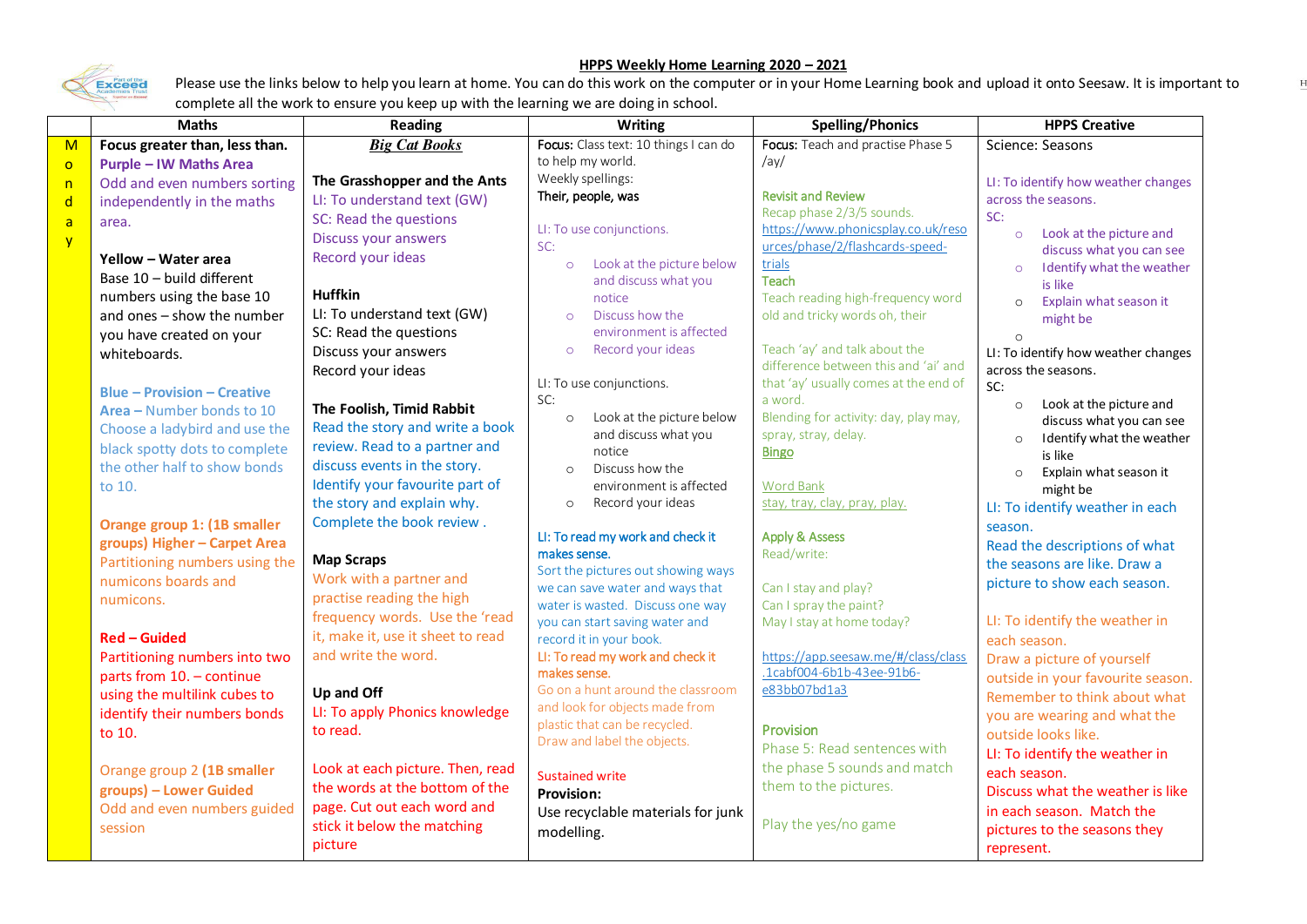|              |                                    | <b>Practise Phase 2 letter</b>                                  | Use the construction materials                                       |                                             |                                       |
|--------------|------------------------------------|-----------------------------------------------------------------|----------------------------------------------------------------------|---------------------------------------------|---------------------------------------|
|              |                                    | formation.                                                      | to build a model of a park.                                          |                                             |                                       |
|              |                                    |                                                                 |                                                                      |                                             |                                       |
|              |                                    |                                                                 | Draw and write about ways we                                         |                                             |                                       |
|              |                                    |                                                                 | can help our world.                                                  |                                             |                                       |
|              |                                    |                                                                 |                                                                      |                                             |                                       |
|              |                                    |                                                                 | Write a set of instructions of                                       |                                             |                                       |
|              |                                    |                                                                 | how to brush our teeth.                                              |                                             |                                       |
| ♦            | <b>Purple - Provision creative</b> | <b>Big Cat Books</b>                                            | Focus: Class text: 10 things I can do                                | Focus: Teach and practise Phase 5           | Science: Seasons                      |
| $\mathbf u$  | Colour the odd and even            | The Grasshopper and the Ants                                    | to help my world.                                                    | /ou/                                        |                                       |
| e            | numbers in different colours.      | LI: To understand word                                          | Weekly spellings:                                                    |                                             | LI: To identify the weather found     |
| $\mathsf{S}$ |                                    | meanings                                                        | Their, people, was                                                   | <b>Revisit and Review</b>                   | in each season.                       |
| $\mathsf{d}$ | <b>Yellow - IW Maths Area</b>      |                                                                 |                                                                      | Recap phase 2/3/5 sounds.                   | Discuss what the weather is like      |
| $\mathsf{a}$ | Odd and even numbers sorting       | Read the word and use a                                         | LI: To use phonics knowledge to                                      | https://www.phonicsplay.co.uk/reso          | in each season                        |
| y            | independently in the maths         | dictionary to find the meaning.                                 | write                                                                | urces/phase/2/flashcards-speed-             | Write a fact under each tree          |
|              | area.                              | Write the word and add sound                                    | Read the class text with a partner,<br>then make your own book about | trials<br><b>Teach</b>                      | Use the word mat for support          |
|              |                                    | buttons. Use the word in a                                      | how we can help our world.                                           | Teach 'ou' and compare to 'ow'.             |                                       |
|              | <b>Blue - Guided</b>               | sentence ad draw a picture to                                   |                                                                      | Explain that 'ou' rarely comes at the       | LI: To identify weather in each       |
|              | – Guided                           | show the word.                                                  | LI: To spell tricky words.                                           | end of a word.                              | season.                               |
|              | Organising numbers into odd        |                                                                 | Read the words on the sheet and                                      | Blending for reading activity: out,         | Read the descriptions of what         |
|              | and even based on using hand       | <b>Huffkin</b>                                                  | identify the correct spelling of the                                 | cloud, proud, about, scout.                 | the seasons are like. Draw a          |
|              | prompt, hundreds square.           | LI: To understand word                                          | word. Write the correct spelling on                                  |                                             | picture to show each season.          |
|              |                                    | meanings                                                        | a whiteboard. Turn sheet over to                                     | Dominoes game                               |                                       |
|              |                                    |                                                                 | reveal the correct spelling. Tick your                               |                                             | LI: To identify how weather changes   |
|              | Orange group 1: (1B Higher)        | Read the word and use a                                         | spelling if it is correct.                                           | <b>Word Bank</b>                            | across the seasons.                   |
|              | <b>Guided</b>                      |                                                                 | LI: To use capital letters and full                                  | sound, found, mountain, sprout,             | SC:                                   |
|              | Organising numbers into odd        | dictionary to find the meaning.<br>Write the word and add sound | stops.<br>SC:                                                        | loud, loudest.<br><b>Apply &amp; Assess</b> | Look at the picture and<br>$\circ$    |
|              | and even based on using hand       |                                                                 | Cut and order the words<br>$\circ$                                   | Read/write:                                 | discuss what you can see              |
|              | prompt, hundreds square.           | buttons. Use the word in a                                      | to make a sentence                                                   |                                             | I dentify what the weather<br>$\circ$ |
|              |                                    | sentence ad draw a picture to                                   | Read the sentence to<br>$\circ$                                      | The sound is loud. I go down now.           | is like                               |
|              | Orange group 2: (1B Lower)         | show the word.                                                  | check it makes sense                                                 |                                             | Explain what season it<br>$\circ$     |
|              | <b>Water Area</b>                  |                                                                 | Write the sentence in your<br>$\circ$                                | https://app.seesaw.me/#/class/class         | might be                              |
|              | Base 10 - build different          | The Foolish, Timid Rabbit                                       | book                                                                 | .1cabf004-6b1b-43ee-91b6-                   |                                       |
|              | numbers using the base 10          | LI: To make inferences                                          | Add a capital letter and full<br>$\circ$                             | e83bb07bd1a3                                | LI: To identify how weather changes   |
|              | and ones - show the number         | SC: Read the questions                                          | stop                                                                 |                                             | across the seasons.<br>SC:            |
|              | you have created on your           | <b>Discuss your answers</b>                                     | LI: To use finger spaces.                                            | Provision                                   | Look at the picture and<br>$\circ$    |
|              | whiteboards.                       | Record your ideas                                               | SC:                                                                  | Phase 5: Read sentences with                | discuss what you can see              |
|              |                                    |                                                                 | Cut and order the words<br>$\circ$<br>to make a sentence             | the phase 5 sounds and match                | I dentify what the weather<br>$\circ$ |
|              | <b>Red - Provision</b>             | <b>Map Scraps</b>                                               | Read the sentence to<br>$\circ$                                      | them to the pictures.                       | is like                               |
|              | <b>Construction area - making</b>  | LI: To make inferences                                          | check it makes sense                                                 |                                             | Explain what season it<br>$\circ$     |
|              | patterns using colours, then       | SC: Read the questions                                          | Write the sentence in your<br>$\circ$                                | Play the yes/no game                        | might be                              |
|              | counting the number of legos       | Discuss your answers                                            | book                                                                 |                                             | LI: To identify the weather in        |
|              | used for each colour - record      | Record your ideas                                               | Use spaces between your<br>$\circ$                                   |                                             | each season.                          |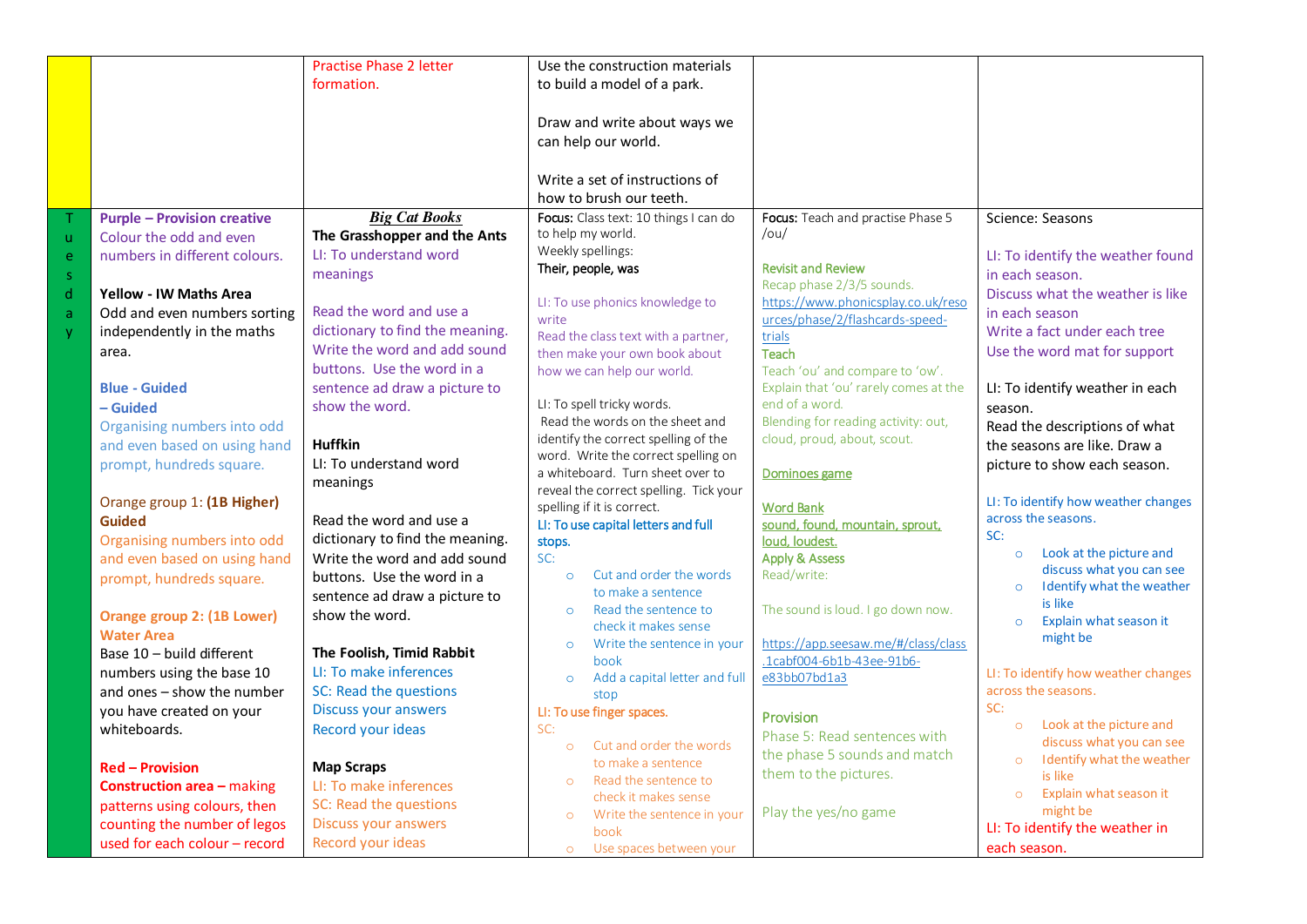|                                   | on their whiteboards.                                                                                              |                                   | words                                |                                           | Draw a picture of yourself        |
|-----------------------------------|--------------------------------------------------------------------------------------------------------------------|-----------------------------------|--------------------------------------|-------------------------------------------|-----------------------------------|
|                                   | Up and Off<br>Read the story and complete a<br>book review. Draw a picture of<br>your favourite part of the story. |                                   | LI: To identify middle and end sound |                                           | outside in your favourite season. |
|                                   |                                                                                                                    |                                   | Read the cvc words and match them    |                                           | Remember to think about what      |
|                                   |                                                                                                                    |                                   | to pictures. Make the words using    |                                           | you are wearing and what the      |
|                                   |                                                                                                                    |                                   | magnetic letters then spell the      |                                           | outside looks like.               |
|                                   |                                                                                                                    |                                   | words.                               |                                           |                                   |
|                                   |                                                                                                                    |                                   | <b>Provision:</b>                    |                                           |                                   |
|                                   |                                                                                                                    |                                   | Use recyclable materials for junk    |                                           |                                   |
|                                   |                                                                                                                    |                                   | modelling.                           |                                           |                                   |
|                                   |                                                                                                                    |                                   |                                      |                                           |                                   |
|                                   |                                                                                                                    |                                   | Use the construction materials       |                                           |                                   |
|                                   |                                                                                                                    |                                   | to build a model of a park.          |                                           |                                   |
|                                   |                                                                                                                    |                                   |                                      |                                           |                                   |
|                                   |                                                                                                                    |                                   | Draw and write about ways we         |                                           |                                   |
|                                   |                                                                                                                    |                                   | can help our world.                  |                                           |                                   |
|                                   |                                                                                                                    |                                   |                                      |                                           |                                   |
|                                   |                                                                                                                    |                                   |                                      |                                           |                                   |
|                                   |                                                                                                                    |                                   | Write a set of instructions of       |                                           |                                   |
|                                   |                                                                                                                    |                                   | how to brush our teeth.              |                                           |                                   |
| W                                 | <b>Purple - Guided</b>                                                                                             | <b>Big Cat Books</b>              | Focus: Class text: 10 things I can   | Focus: Teach and practise Phase 5<br>/ou/ | Eid cards and crafts              |
| ${\bf e}$<br>$\mathsf{d}$         | To investigate using                                                                                               | The Grasshopper and the Ants      | do to help my world.                 |                                           |                                   |
| $\mathsf{n}$                      | knowledge of odd and even                                                                                          | Work with a partner and play      | Weekly spellings:                    | <b>Revisit and Review</b>                 |                                   |
| $\mathsf{e}% _{t}\left( t\right)$ | numbers. Chn can only use                                                                                          | the read and roll game. Both      | Their, people, was                   | Recap phase 2/3/5 sounds.                 |                                   |
| $\mathsf S$                       | odd numbers for triangles and                                                                                      | players need a counter each.      |                                      | https://www.phonicsplay.co.uk/reso        |                                   |
| $\mathsf{d}$                      | even numbers for circles - use                                                                                     | Roll a dice and count the         | LI: To spell common exception        | urces/phase/2/flashcards-speed-           |                                   |
| $\mathsf{a}$                      | this learning to explore how to                                                                                    | number of squares along the       | words.                               | trials                                    |                                   |
| $\mathsf{y}$                      | make the different totals                                                                                          | row. Place counters on the        | The spelling mistake in each         | <b>Teach</b>                              |                                   |
|                                   | shown                                                                                                              | word and read the word. Take      | sentence has been circled.           | Teach spelling tricky words said, so      |                                   |
|                                   | turns to roll the dice and read<br>May use resources if needed.                                                    |                                   | Write the correct spelling for       |                                           |                                   |
|                                   |                                                                                                                    | the words.                        | each word in the box.                | Teach 'ie' and compare to 'I'. I is a     |                                   |
|                                   | Yellow - Guided                                                                                                    | <b>Huffkin</b>                    |                                      | word on it's own, 'ie' makes the          |                                   |
|                                   | To investigate using                                                                                               | LI: To apply phonics knowledge    | Provision-writing area               | sound in other words - usually at         |                                   |
|                                   | knowledge of odd and even                                                                                          | to read.                          | Read the class text with a           | the end.                                  |                                   |
|                                   | numbers. Chn can only use                                                                                          | Read the story and look for       | partner and discuss the different    | Blending for reading activity: tie, pie,  |                                   |
|                                   | odd numbers for triangles and                                                                                      | sentences that have a             | ways we can help our world.          | lie, die, cried, fried.                   |                                   |
|                                   | even numbers for circles - use                                                                                     | conjunction, and an exclamatory   | Make your own book about             |                                           |                                   |
|                                   | this learning to explore how to                                                                                    | sentence. Record the sentences    | ways we can help our world by        | <b>Buried Treasure</b>                    |                                   |
|                                   | in your book.<br>make the different totals<br>shown. Use resources.<br>The Foolish, Timid Rabbit                   |                                   | drawing a picture on each page       | <b>Word Bank</b>                          |                                   |
|                                   |                                                                                                                    |                                   |                                      | tried, pie, spied, denied, tie, lie.      |                                   |
|                                   |                                                                                                                    |                                   | and writing about it.                |                                           |                                   |
|                                   |                                                                                                                    |                                   |                                      | <b>Apply &amp; Assess</b>                 |                                   |
|                                   | Blue $-$ IW $-$                                                                                                    | LI: Participate in discussion and | Read the words on the sheet          | Read/write:                               |                                   |
|                                   | Odd and even numbers sorting                                                                                       | listening to what others say.     | and identify the correct spelling    |                                           |                                   |
|                                   | independently in the maths                                                                                         |                                   | of the word. Write the correct       | I cook a pie.                             |                                   |
|                                   | area.                                                                                                              | Read the story                    | spelling on a whiteboard. Turn       |                                           |                                   |